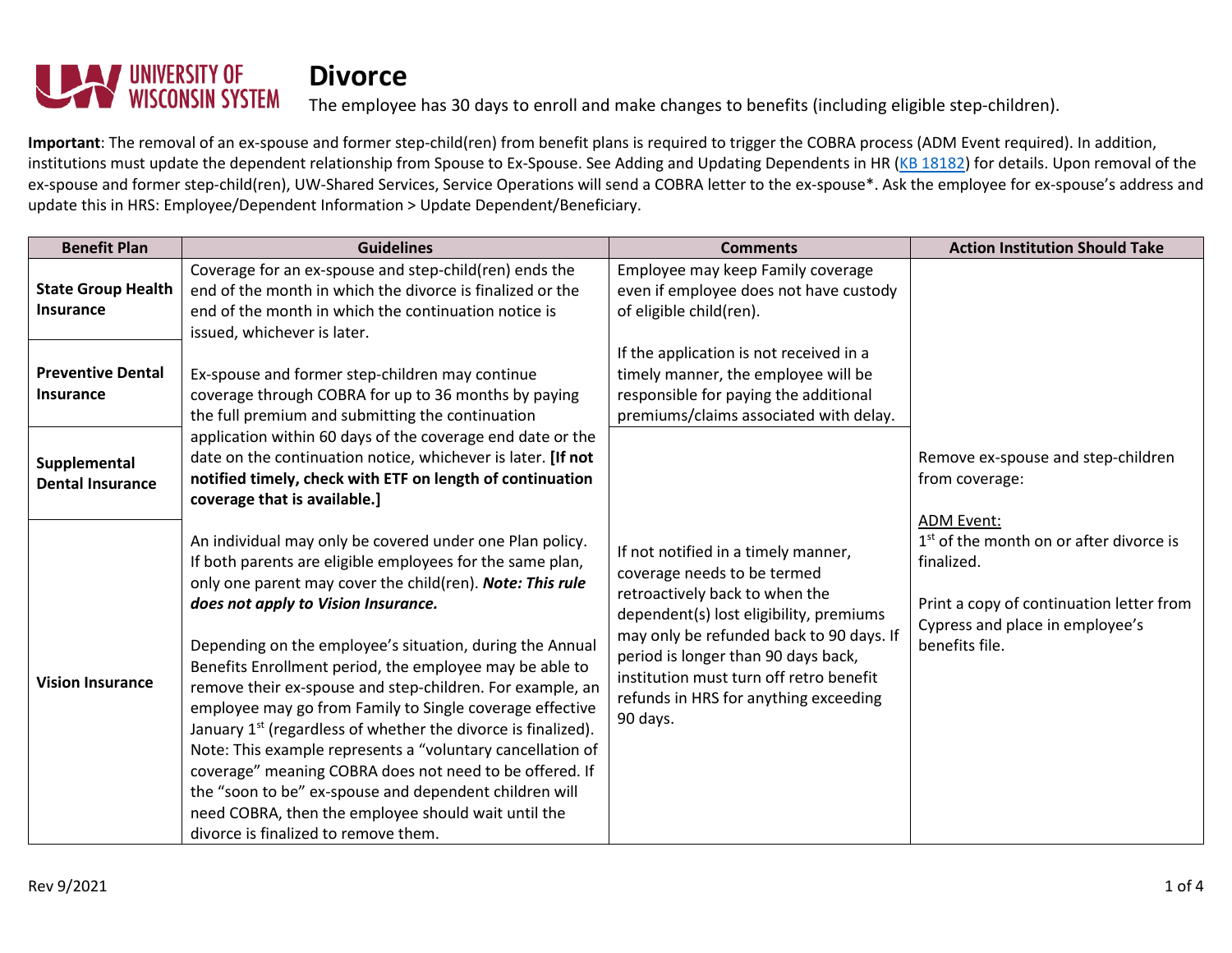

The employee has 30 days to enroll and make changes to benefits (including eligible step-children).

| <b>Benefit Plan</b>                              | <b>Guidelines</b>                                                                                                                                                                                                                        | <b>Comments</b>                                                                                                                                                                                                                                                                                                                                                      | <b>Action Institution Should Take</b>                                                                                                                                                                                                                                                                                                                                                                                                                                                                                  |
|--------------------------------------------------|------------------------------------------------------------------------------------------------------------------------------------------------------------------------------------------------------------------------------------------|----------------------------------------------------------------------------------------------------------------------------------------------------------------------------------------------------------------------------------------------------------------------------------------------------------------------------------------------------------------------|------------------------------------------------------------------------------------------------------------------------------------------------------------------------------------------------------------------------------------------------------------------------------------------------------------------------------------------------------------------------------------------------------------------------------------------------------------------------------------------------------------------------|
| <b>State Group Life</b><br><b>Insurance</b>      | Coverage for ex-spouse and step-child(ren) ends on the<br>date of divorce.<br>Ex-spouse / step-child(ren) may convert to an individual<br>policy by submitting conversion app to the carrier within 31<br>days of coverage end date.     | Employee should fill out app to<br>remove spouse / dependent coverage<br>unless employee has other eligible<br>dependents to cover.<br>If application not submitted in a timely<br>manner, premiums for spouse /<br>dependent coverage may be refunded<br>for the current year and preceding<br>calendar year.                                                       | *Provide conversion application when<br>notified of divorce for<br>spouse/dependent coverage if<br>employee did not have dependents<br>enrolled in State Group Health<br>Insurance, Supplemental Dental<br>Insurance or Vision Insurance.<br>If terminating spouse/dependent<br>coverage:<br><b>ADM Event:</b><br>1st of the month on or after divorce is<br>finalized.<br>Remind employee to review beneficiary<br>designation (applies to both State<br>Group Life Insurance and WRS unless<br>otherwise specified). |
| <b>Individual &amp; Family</b><br>Life Insurance | Coverage for ex-spouse and step-child(ren) ends on the<br>date of divorce.<br>Ex-spouse / step-child(ren) may convert to an individual<br>policy by submitting conversion application to carrier within<br>31 days of coverage end date. | Employee should fill out application to<br>remove spouse coverage.<br>If employee has no other children to<br>cover, employee should fill out<br>application to terminate Child<br>coverage.<br>If not notified in a timely manner,<br>premiums for spouse / domestic<br>partner / child coverage may be<br>refunded for no more than the<br>previous twelve months. | *Provide conversion application when<br>notified of divorce for spouse/domestic<br>partner and child coverage if employee did<br>not have dependents enrolled in State<br>Group Health Insurance, Supplemental<br>Dental Insurance or Vision Insurance.<br>If terminating spouse and/or child<br>coverage:<br><b>ADM Event:</b><br>1 <sup>st</sup> of the month on or after divorce is<br>finalized.<br>Remind employee to review <b>beneficiary</b><br>designation.                                                   |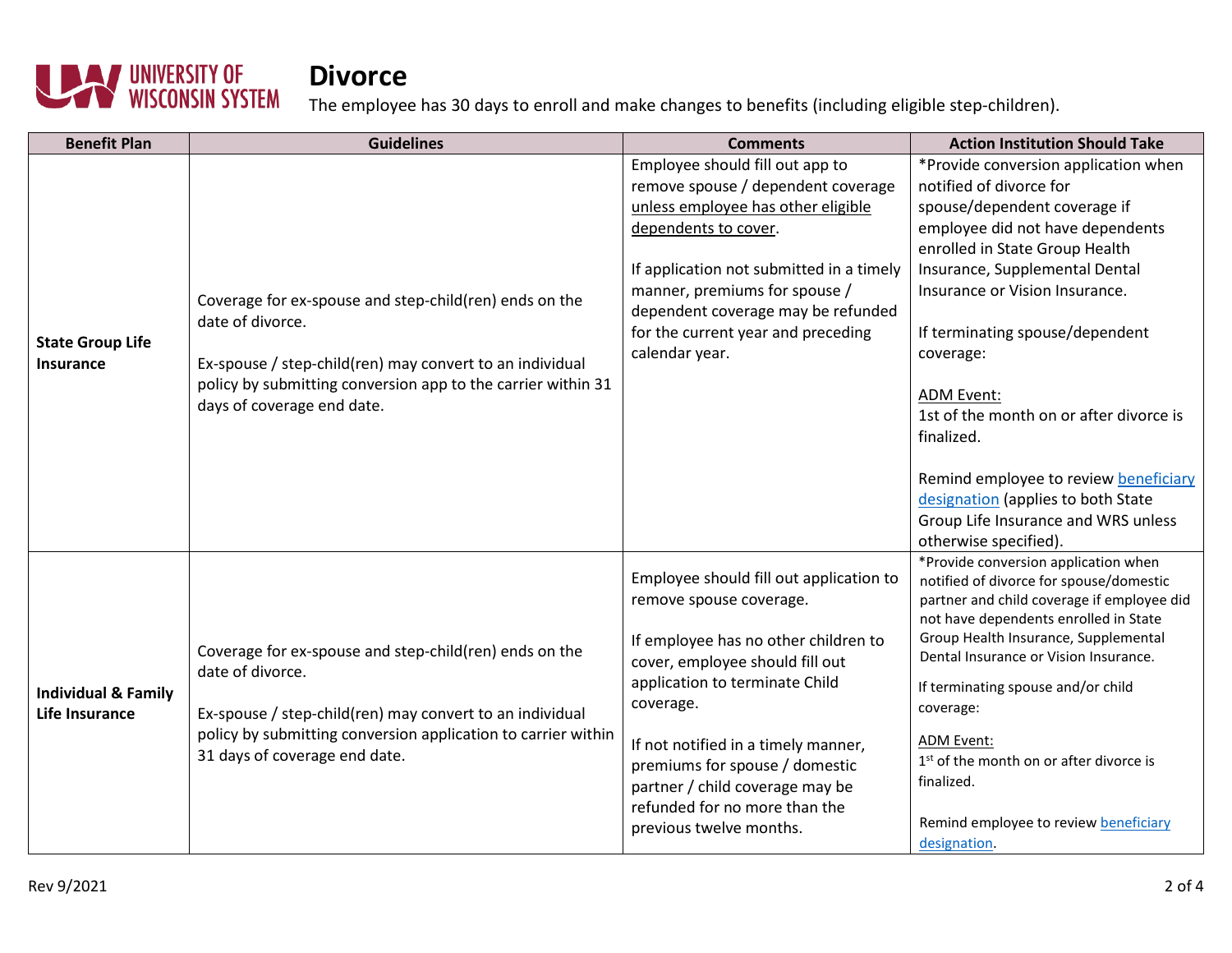

The employee has 30 days to enroll and make changes to benefits (including eligible step-children).

| <b>Benefit Plan</b>                                                       | <b>Guidelines</b>                                                                                                                                                                                                                                                                                                                                                                                                   | <b>Comments</b>                                                                                                                                                                                                                                                                                                           | <b>Action Institution Should Take</b>                                                                                                                                                                                                                                                                    |
|---------------------------------------------------------------------------|---------------------------------------------------------------------------------------------------------------------------------------------------------------------------------------------------------------------------------------------------------------------------------------------------------------------------------------------------------------------------------------------------------------------|---------------------------------------------------------------------------------------------------------------------------------------------------------------------------------------------------------------------------------------------------------------------------------------------------------------------------|----------------------------------------------------------------------------------------------------------------------------------------------------------------------------------------------------------------------------------------------------------------------------------------------------------|
| <b>Accidental Death &amp;</b><br><b>Dismemberment</b><br><b>Insurance</b> | Coverage for ex-spouse and step-child(ren) ends on the<br>date of divorce.<br>Ex-spouse / step-child(ren) may convert to an individual<br>policy by contacting Zurich American Insurance Co. at 1-<br>800-834-1959 within 60 days of coverage end date.<br>Employee may add/change/cancel coverage at any time.                                                                                                     | If not notified in a timely manner,<br>premiums for Family coverage may be<br>refunded (if dependent(s) is last<br>eligible dependent and employee is<br>only eligible for Employee Only<br>coverage due to dependents' loss of<br>eligibility).                                                                          | *Provide conversion bulletin when<br>notified of divorce for Family coverage<br>if employee did not have dependents<br>enrolled in State Group Health<br>Insurance, Supplemental Dental<br>Insurance or Vision Insurance.<br>ADM Event:<br>1 <sup>st</sup> of the month after receipt of<br>application. |
|                                                                           |                                                                                                                                                                                                                                                                                                                                                                                                                     |                                                                                                                                                                                                                                                                                                                           | Remind employee to review<br>beneficiary designation.                                                                                                                                                                                                                                                    |
| <b>Accident Insurance</b>                                                 | Coverage for ex-spouse and step-child(ren) ends at the end<br>of the month in which the divorce is finalized or the end of<br>the month in which the portability notice is issued,<br>whichever is later.<br>Ex-spouse / step-child(ren) may continue coverage by<br>making a written request and paying first premium within<br>31 days after insurance provided by the group policy would<br>otherwise terminate. | Employee should fill out application to<br>remove spouse coverage.<br>If employee has no other children to<br>cover, employee should fill out<br>application to terminate Child<br>coverage.<br>If not notified in a timely manner,<br>premiums for spouse / child coverage<br>may be refunded for up to three<br>months. | If terminating spouse and/or child<br>coverage:<br><b>ADM Event:</b><br>1 <sup>st</sup> of the month on or after divorce is<br>finalized.<br>Remind employee to review beneficiary<br>designation for accidental death &<br>dismemberment provision in the plan.                                         |
| <b>Flexible Spending</b><br><b>Account (FSA)</b>                          | Health Care FSA / Limited Purpose FSA:<br>Coverage for ex-spouse ends on date of divorce.<br>Employee may decrease or cease election due to the<br>loss of dependent(s).<br>Dependent Day Care FSA:<br>Employee may decrease or cease election if employee<br>lost dependents.                                                                                                                                      | Employee is responsible to notify<br>institution of divorce.<br>Employee must submit Change of<br>Election form within 30 days of<br>divorce to decrease or stop FSA<br>contributions.                                                                                                                                    | <b>FSA Event:</b><br>1 <sup>st</sup> of month on or following date of<br>divorce.                                                                                                                                                                                                                        |